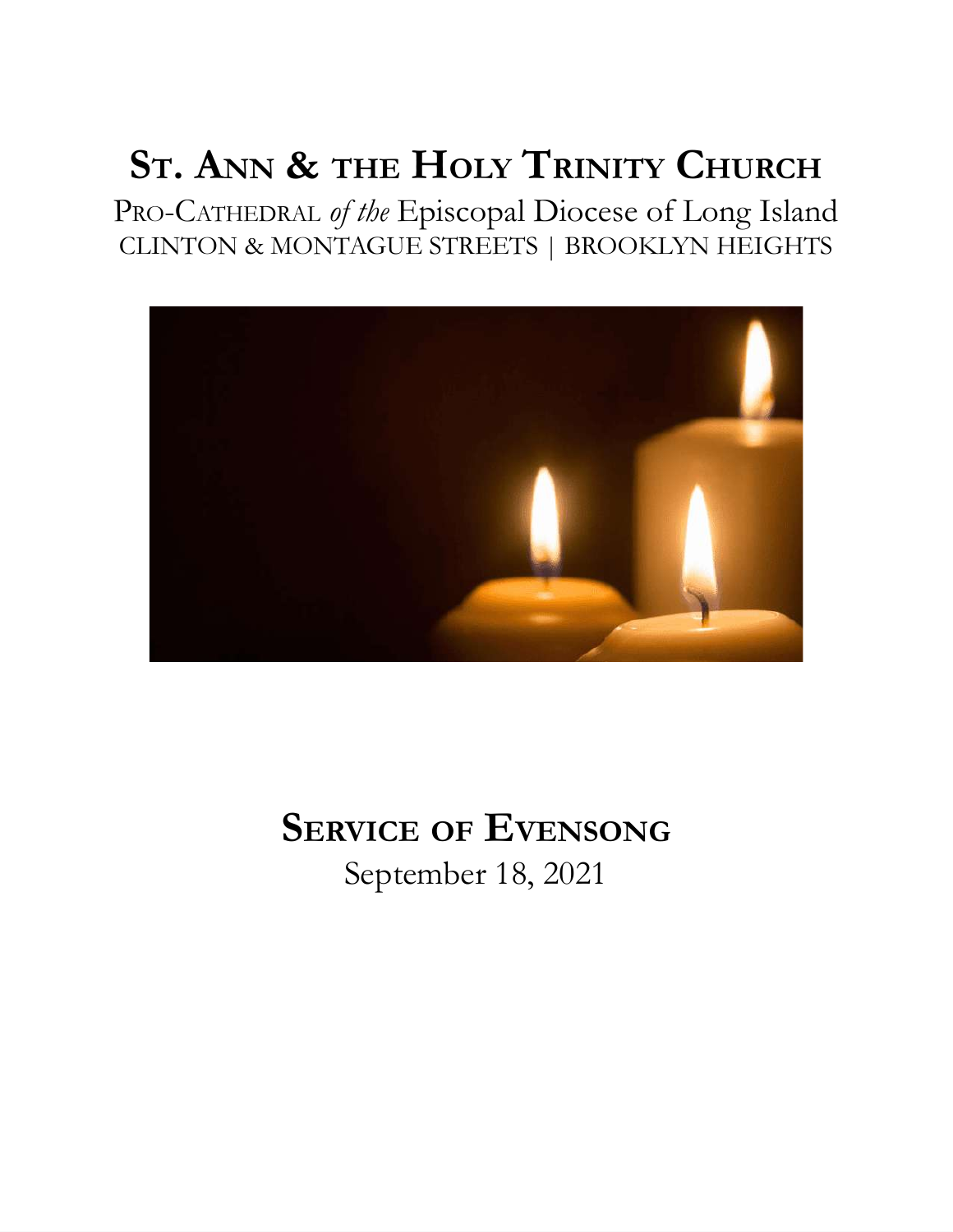# **WELCOME**

# *TO* ST. ANN & THE HOLY TRINITY CHURCH PRO-CATHEDRAL *of the* Episcopal Diocese of Long Island

St. Ann & the Holy Trinity Episcopal Church is a house of worship and community commons in Brooklyn Heights. We are so glad you have come to worship with us. As you know, the ongoing pandemic makes this an extraordinary time that requires us to take precautions to protect ourselves and others. We ask while you are here to please follow all of these health protocols:

- *Pre-registration is no longer required.*
- *Those who have recently tested positive for Covid-19, have Covid-like symptoms, or been in contact with someone who has them, may not attend in-person worship.*
- *Masks over both nose and mouth continues to be required on church grounds.*
- *We now sing while wearing our masks!*

St. Ann's is a friendly and welcoming church that is deeply committed to sharing God's love, caring for creation, and serving our neighbors in need. We remain steadfast in our prayers for the safety of our community, our nation and the world and that all God's people can live in freedom and peace.

*Thank you for joining us!*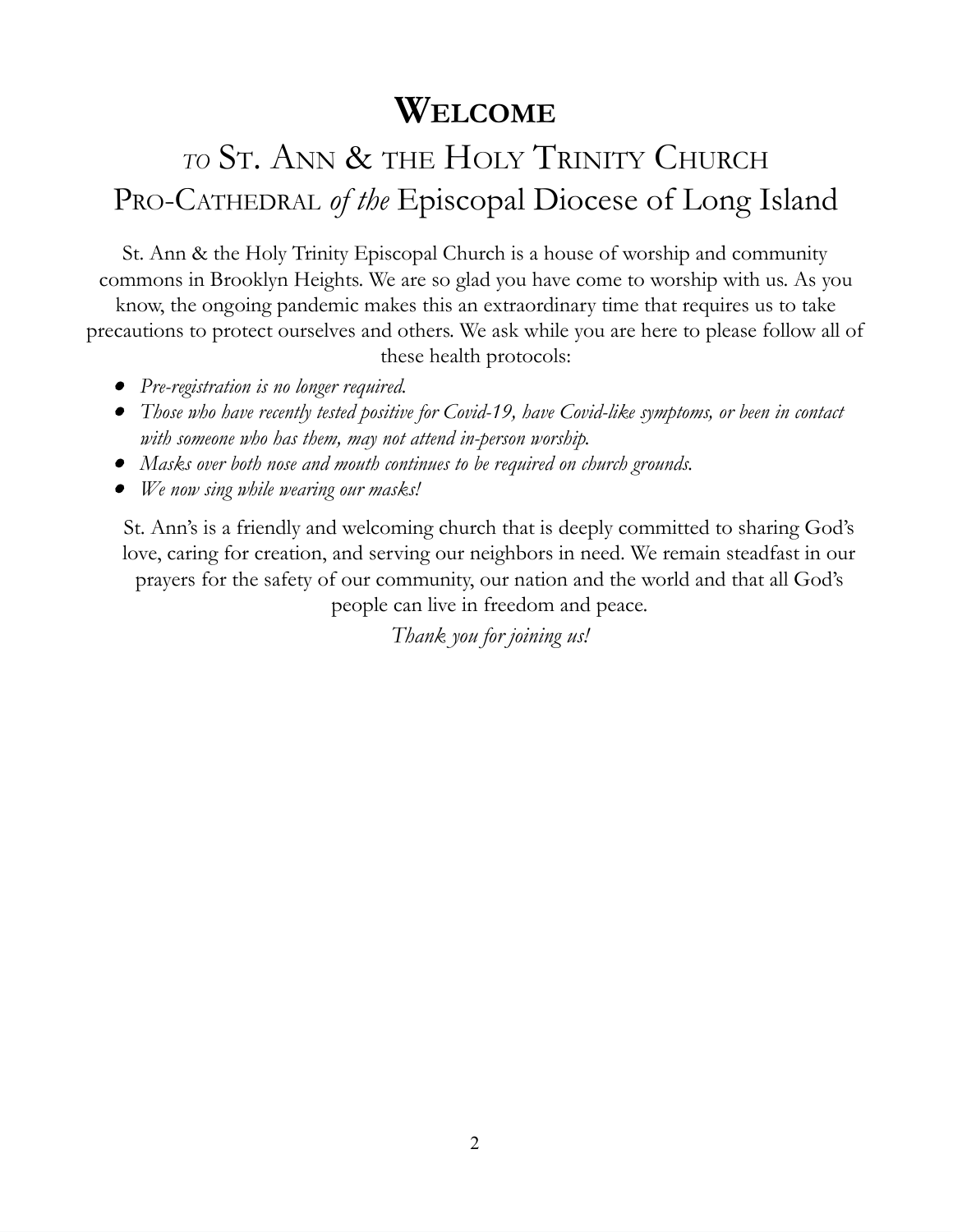## **ORGAN VOLUNTARY**

*The people stand.*

### **OPENING SENTENCES**

### **INVITATORY**

*Officiant* O God, make speed to save us;

- *People* **O Lord, make haste to help us.**
- *All* **Glory be to the Father, and to the Son, and to the Holy Spirit. As it was in the beginning, is now, and will be forever. Amen.**



This hymn may be sung unaccompanied as a four-part canon at a distance of one measure.

Words: Greek, 3rd cent.; tr. F. Bland Tucker (1895-1984); para. of O Gracious Light Copyright @ The Church Pension Fund. Music: The Eighth Tune, Thomas Tallis (1505?-1585); adapt. Hymnal 1982 Copyright @ The Church Pension Fund. All rights reserved. Used with permission.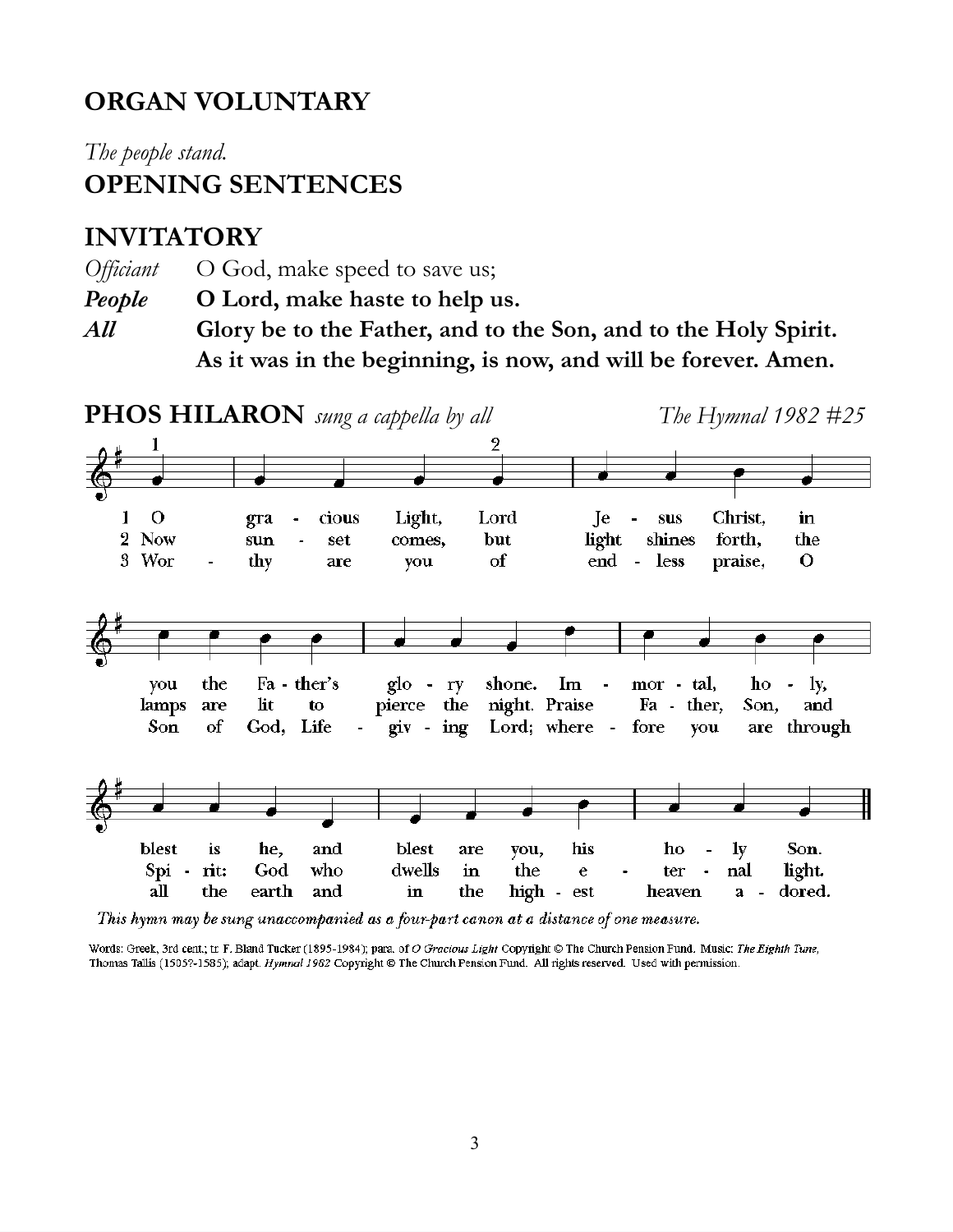## *The people are seated.* **PSALM 126** *said by all*

**When the LORD restored the fortunes of Zion, \* then were we like those who dream. Then was our mouth filled with laughter, \* and our tongue with shouts of joy. Then they said among the nations, \* "The LORD has done great things for them." The LORD has done great things for us, \* and we are glad indeed. Restore our fortunes, O LORD, \* like the watercourses of the Negev. Those who sowed with tears \* will reap with songs of joy. Those who go out weeping, carrying the seed, \* will come again with joy, shouldering their sheaves.**

## **FIRST READING** *Isaiah 42:5-9*

Thus says God, the Lord, who created the heavens and stretched them out, who spread out the earth and what comes from it, who gives breath to the people upon it and spirit to those who walk in it: I am the Lord, I have called you in righteousness, I have taken you by the hand and kept you; I have given you as a covenant to the people, a light to the nations, to open the eyes that are blind, to bring out the prisoners from the dungeon, from the prison those who sit in darkness. I am the Lord, that is my name; my glory I give to no other, nor my praise to idols. See, the former things have come to pass, and new things I now declare; before they spring forth, I tell you of them.

*Reader* The Word of the Lord *People* **Thanks be to God.**

## **MAGNIFICAT** *sung by the cantor*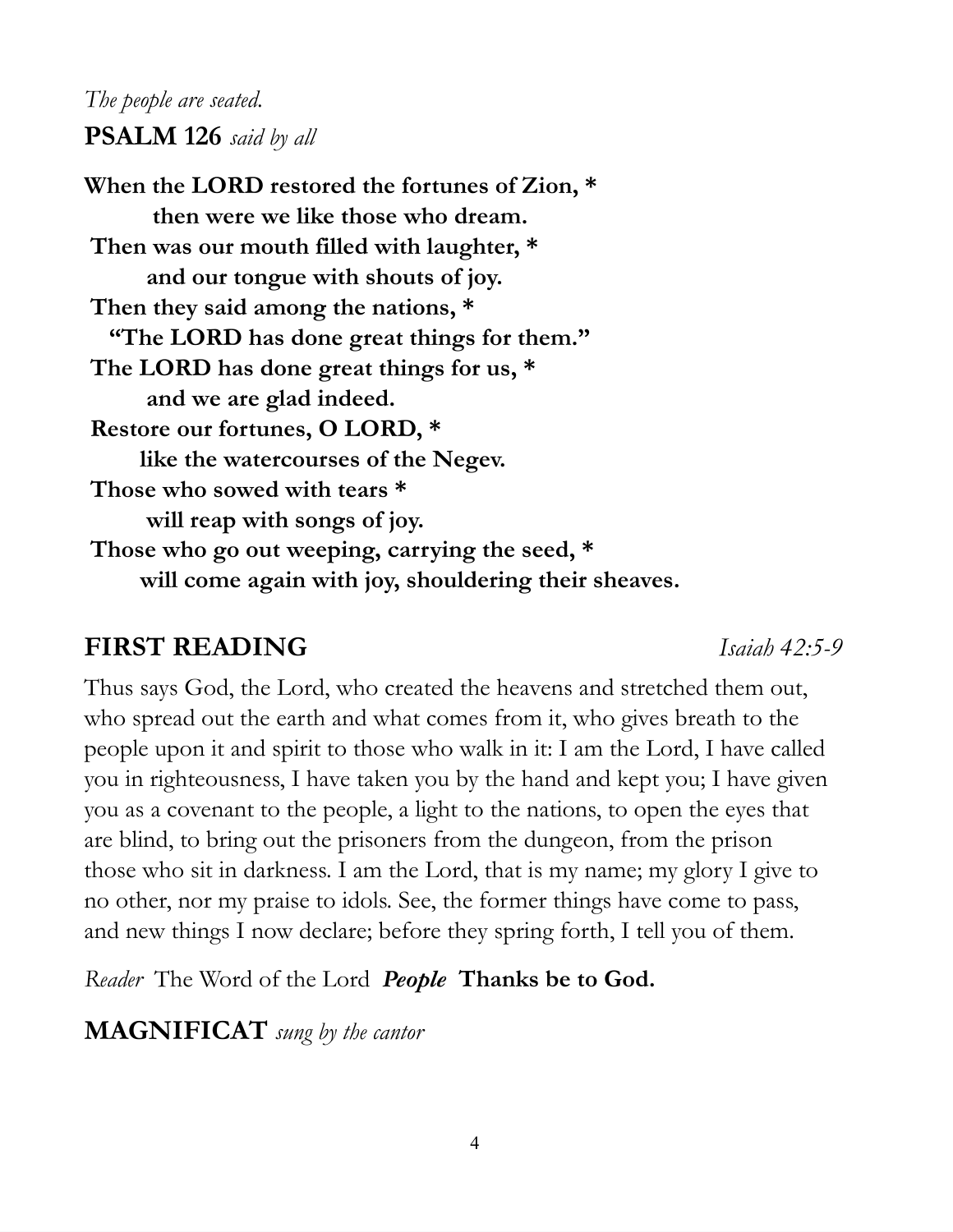# **SECOND READING** *Luke 4:14-22*

Then Jesus, filled with the power of the Spirit, returned to Galilee, and a report about him spread through all the surrounding country. He began to teach in their synagogues and was praised by everyone. When he came to Nazareth, where he had been brought up, he went to the synagogue on the sabbath day, as was his custom. He stood up to read, and the scroll of the prophet Isaiah was given to him. He unrolled the scroll and found the place where it was written: "The Spirit of the Lord is upon me, because he has anointed me to bring good news to the poor. He has sent me to proclaim release to the captives and recovery of sight to the blind, to let the oppressed go free, to proclaim the year of the Lord's favor." And he rolled up the scroll, gave it back to the attendant, and sat down. The eyes of all in the synagogue were fixed on him. Then he began to say to them, "Today this scripture has been fulfilled in your hearing." All spoke well of him and were amazed at the gracious words that came from his mouth. They said, "Is not this Joseph's son?"

*Reader* The Word of the Lord *People* **Thanks be to God.**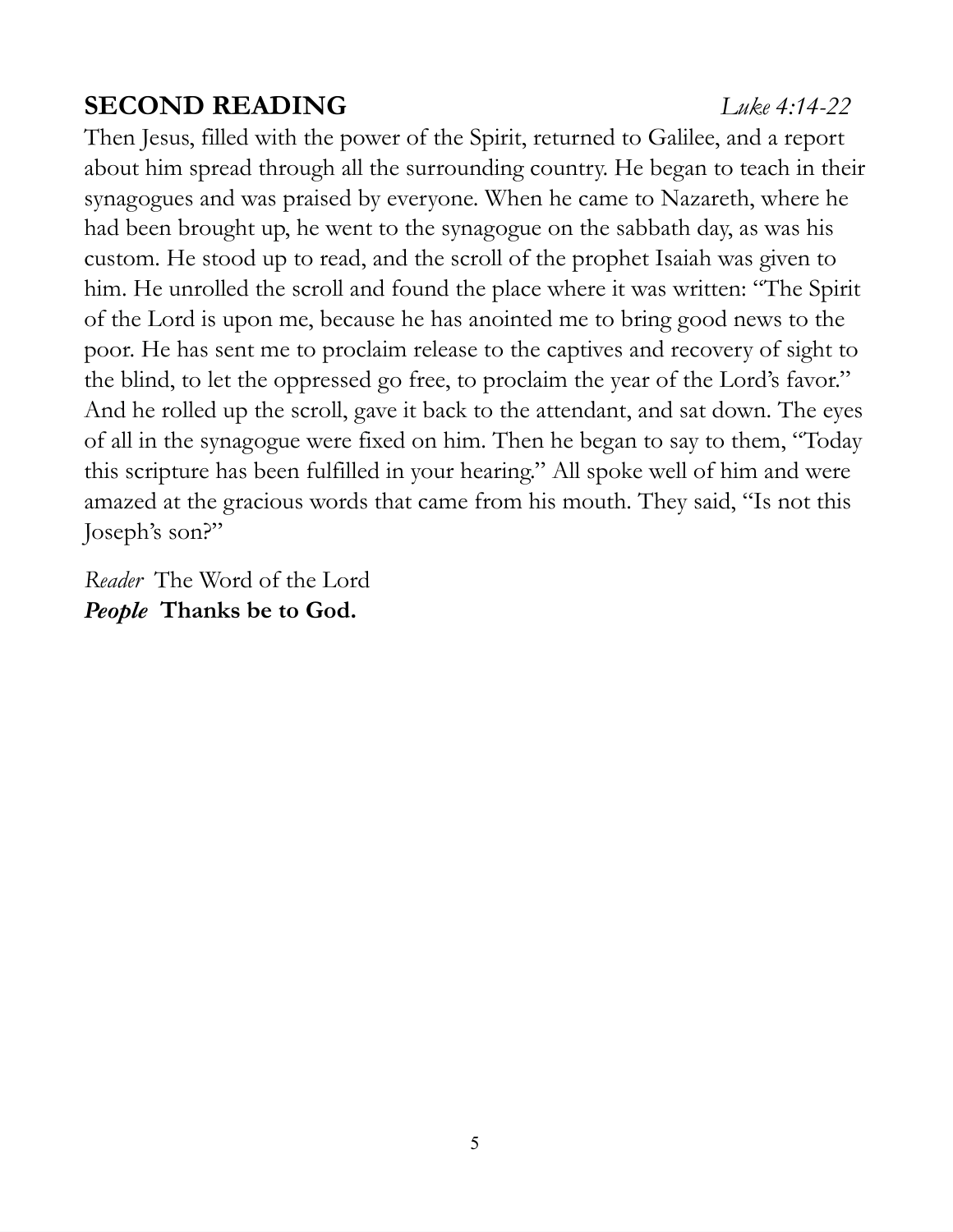

Words: Greek, 3rd cent.; tr. Robert Seymour Bridges (1844-1930); para. of O Gracious Light Music: Le Cantique de Siméon, melody Louis Bourgeois (1510?-1561?); harm. Claude Goudimel (1514-1572)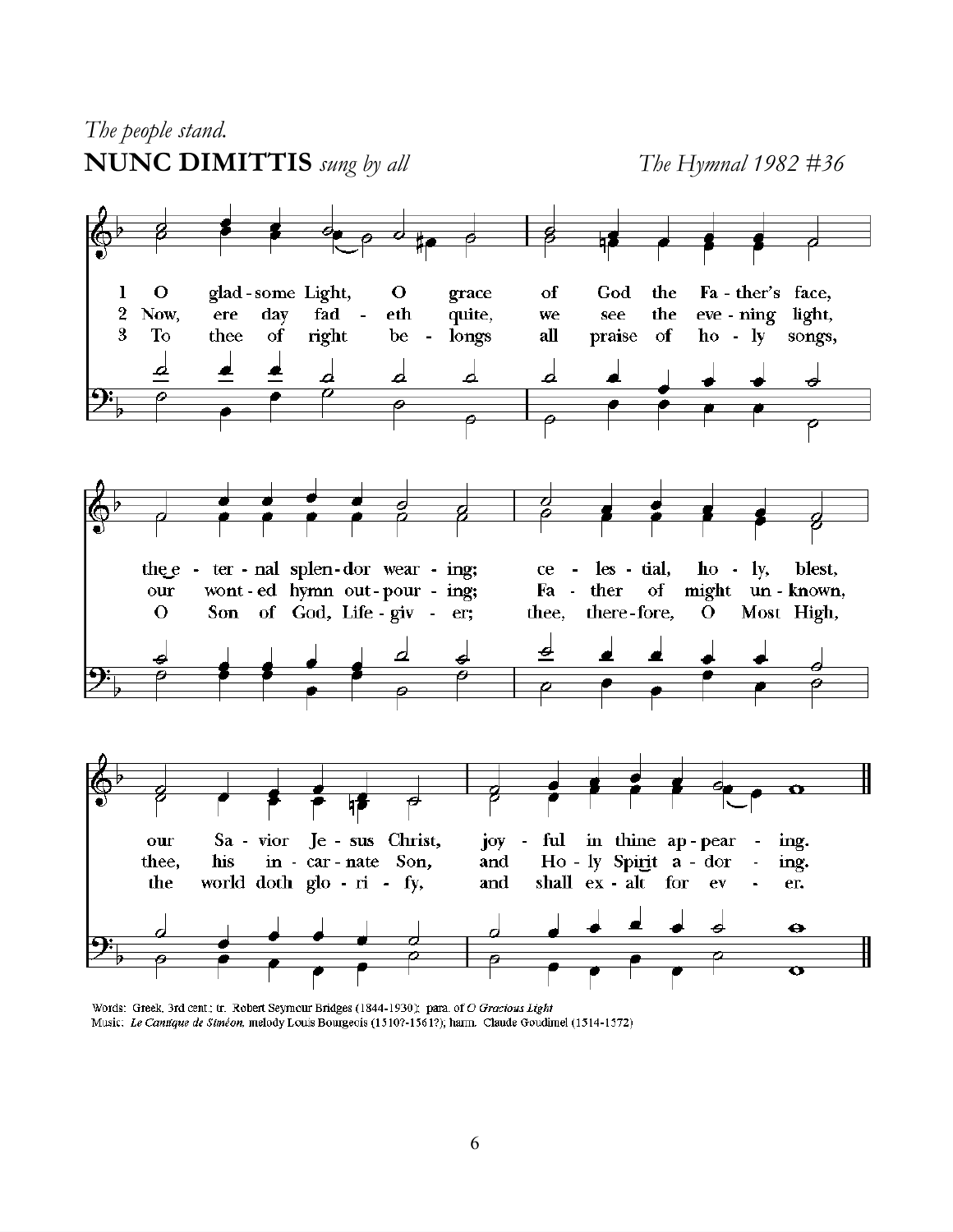### **THE APOSTLES' CREED** *said by all*

**I believe in God, the Father almighty, creator of heaven and earth. I believe in Jesus Christ, his only Son, our Lord. He was conceived by the power of the Holy Spirit and born of the Virgin Mary. He suffered under Pontius Pilate, was crucified, died, and was buried. He descended to the dead. On the third day he rose again. He ascended into heaven, and is seated at the right hand of the Father. He will come again to judge the living and the dead. I believe in the Holy Spirit, the holy catholic Church, the communion of saints, the forgiveness of sins, the resurrection of the body, and the life everlasting. Amen.**

*Of iciant* The Lord be with you. *People* **And also with you.** *Officiant* Let us pray.

### **THE LORD'S PRAYER** *said by all.*

**Our Father in heaven, hallowed be your Name, your kingdom come, your will be done, on earth as in heaven. Give us today our daily bread. Forgive us our sins as we forgive those who sin against us. Save us from the time of trial, and deliver us from evil. For the kingdom, the power, and the glory are yours, now and forever. Amen.**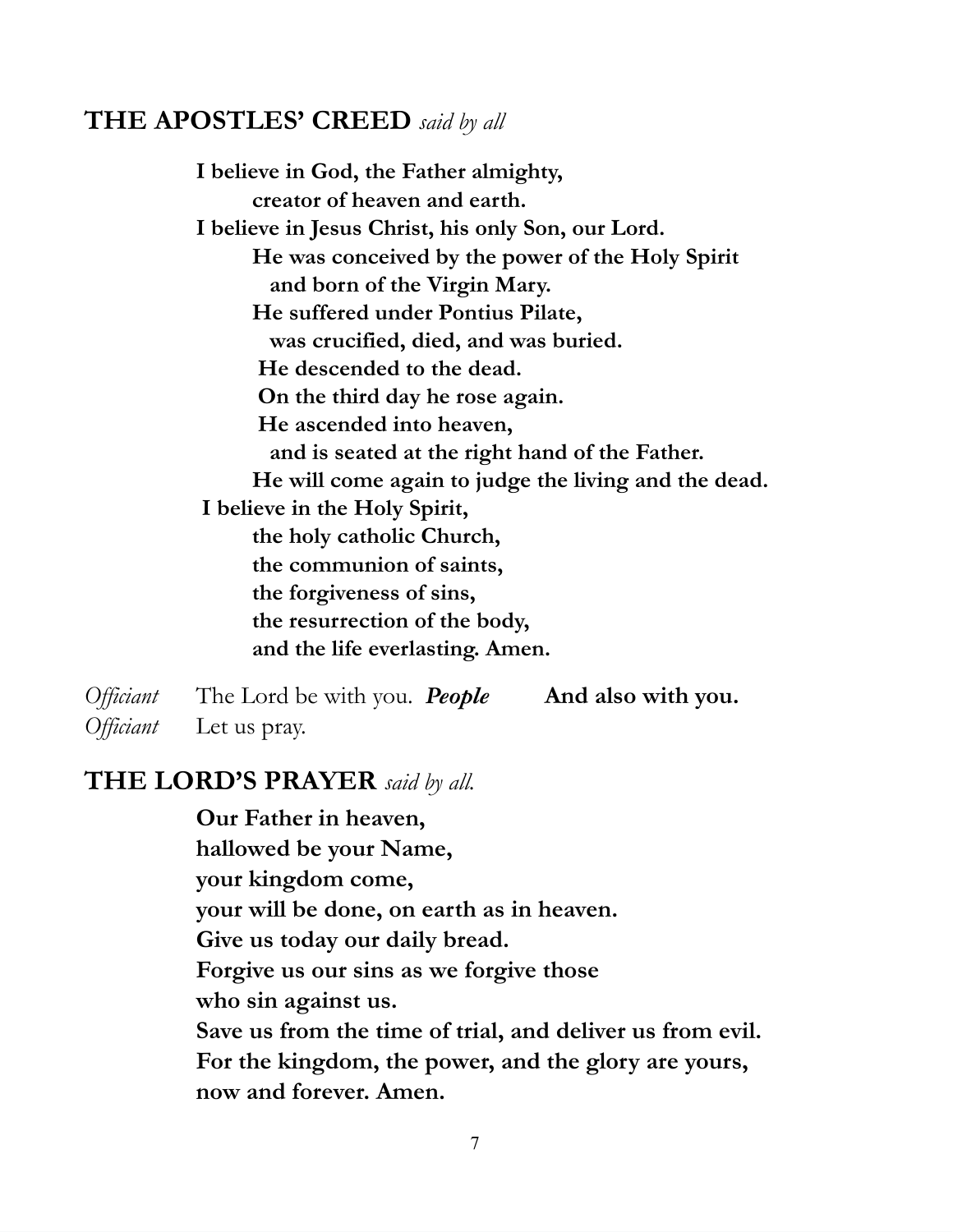## **SUFFRAGES**

| <i>Officiant</i> | That this evening may be holy, good, and peaceful,                |
|------------------|-------------------------------------------------------------------|
| People           | We entreat you, O Lord.                                           |
| <i>Officiant</i> | That your holy angels may lead us in paths of peace and goodwill, |
| People           | We entreat you, O Lord.                                           |
| <i>Officiant</i> | That we may be pardoned and forgiven for our sins and offenses,   |
| People           | We entreat you, O Lord.                                           |
| <i>Officiant</i> | That there may be peace to your Church and to the whole world,    |
| People           | We entreat you, O Lord.                                           |
| <i>Officiant</i> | That we may depart this life in your faith and fear, and not be   |
|                  | condemned before the great judgment seat of Christ,               |
| People           | We entreat you, O Lord.                                           |
| <i>Officiant</i> | That we may be bound together by your Holy Spirit in the          |
|                  | communion of Mary the Godbearer, St. Ann and all your saints,     |
|                  | entrusting one another and all our life to Christ,                |
| People           | We entreat you, O Lord.                                           |

# **COLLECTS**

*The of iciant of ers a series of prayers, each followed by the response, "Amen."*

*Officiant* Let us bless the Lord.

*People* **Thanks be to God.**

*The people are seated at the invitation of the homilist.*

**HOMILY** *Dr. Greg Garrett*

## *The people stand.* **CONCLUDING PRAYERS AND BLESSINGS**

*The of iciant blesses the people, and the people respond,* **Amen.**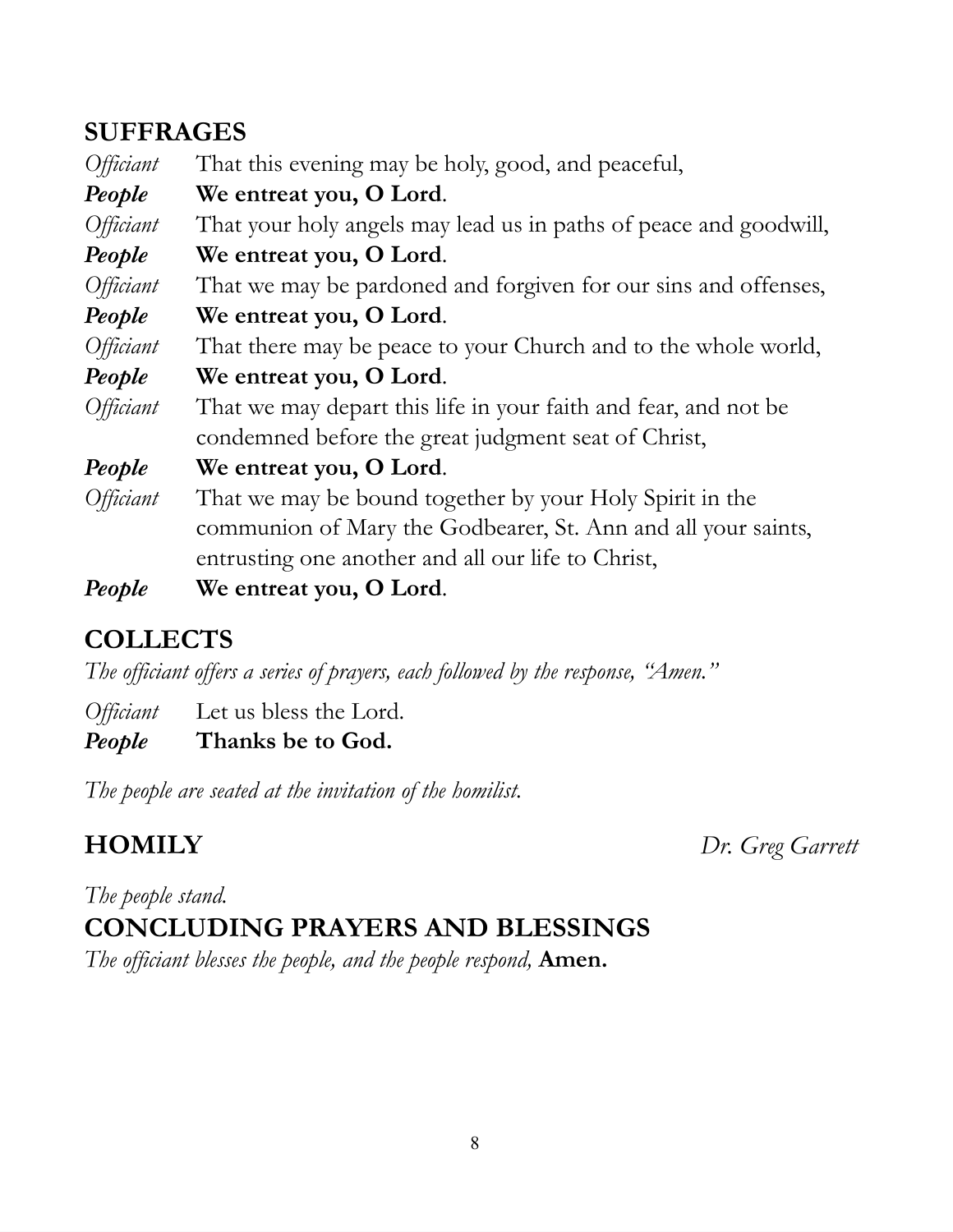**HYMN** *LEVAS II, #62*



**ORGAN VOLUNTARY**